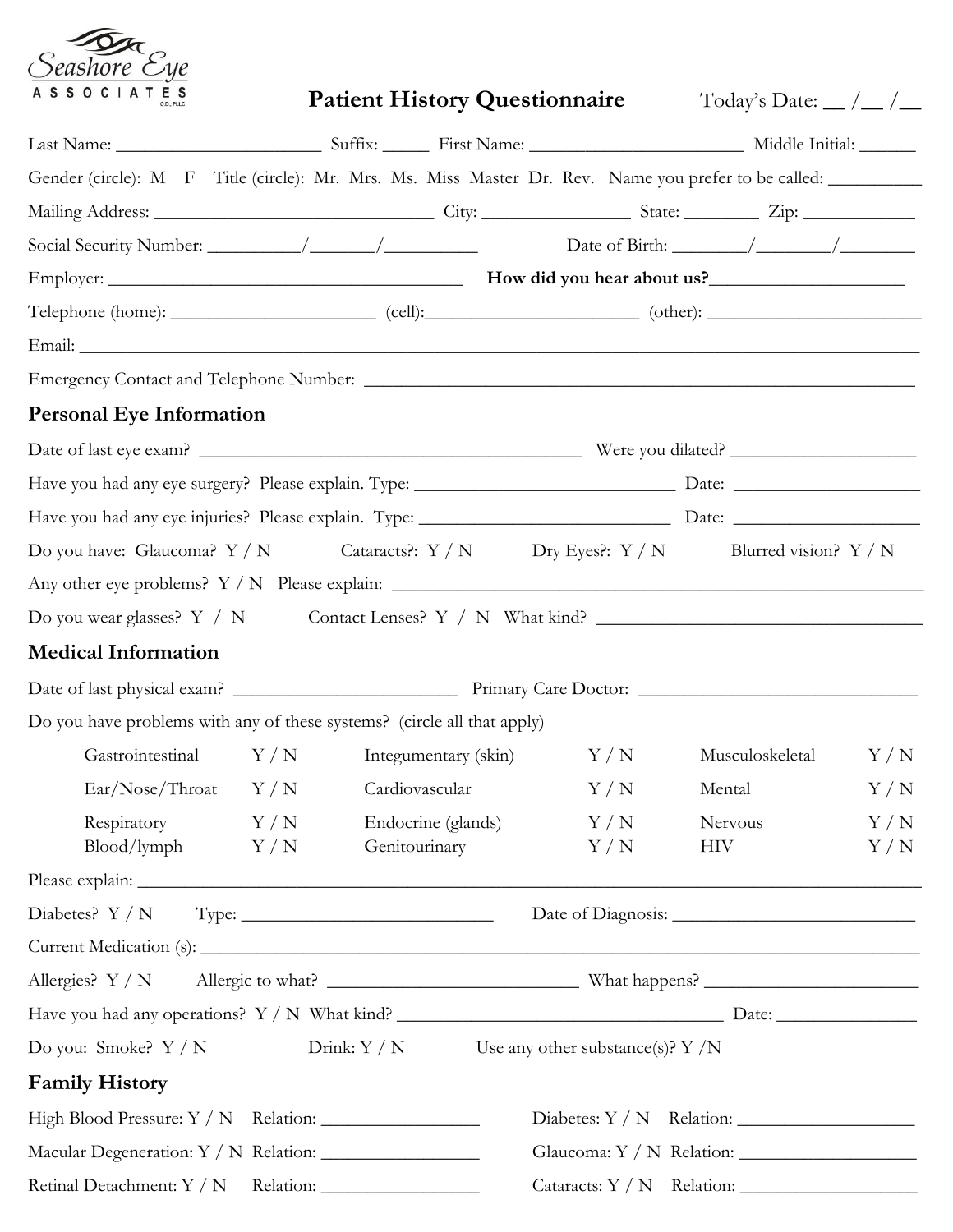# **NOTICE OF PRIVACY PRACTICES**

### **THIS NOTICE OF PRIVACY PRACTICES ("NOTICE") DESCRIBES HOW WE MAY USE OR DISCLOSE YOUR HEALTH INFORMATION AND HOW YOU CAN GET ACCESS TO SUCH INFORMATION. PLEASE READ IT CAREFULLY.**

Your "health information," for purposes of this Notice, is generally any information that identifies you and is created, received, maintained or transmitted by us in the course of providing health care items or services to you (referred to as "health information" in this Notice).

We are required by the Health Insurance Portability and Accountability Act of 1996 ("HIPAA") and other applicable laws to maintain the privacy of your health information, to provide individuals with this Notice of our legal duties and privacy practices with respect to such information, and to abide by the terms of this Notice. We are also required by law to notify affected individuals following a breach of their unsecured health information.

### *USES AND DISCLOSURES OF INFORMATION WITHOUT YOUR AUTHORIZATION*

The most common reasons why we use or disclose your health information are for treatment, payment or health care operations. Examples of how we use or disclose your health information for treatment purposes are: setting up an appointment for you; testing or examining your eyes; prescribing glasses, contact lenses, or eye medications and faxing them to be filled; showing you low vision aids; referring you to another doctor or clinic for eye care or low vision aids or services; or getting copies of your health information from another professional that you may have seen before us. Examples of how we use or disclose your health information for payment purposes are: asking you about your health or vision care plans, or other sources of payment; preparing and sending bills or claims; and collecting unpaid amounts (either ourselves or through a collection agency or attorney). "Health care operations" mean those administrative and managerial functions that we must carry out in order to run our office. Examples of how we use or disclose your health information for health care operations are: financial or billing audits; internal quality assurance; personnel decisions; participation in managed care plans; defense of legal matters; business planning; and outside storage of our records.

#### *OTHER DISCLOSURES AND USES WE MAY MAKE WITHOUT YOUR AUTHORIZATION OR CONSENT*

In some limited situations, the law allows or requires us to use or disclose your health information without your consent or authorization. Not all of these situations will apply to us; some may never come up at our office at all. Such uses or disclosures are:

- when a state or federal law mandates that certain health information be reported for a specific purpose;
- for public health purposes, such as contagious disease reporting, investigation or surveillance; and notices to and from the federal Food and Drug Administration regarding drugs or medical devices;
- disclosures to governmental authorities about victims of suspected abuse, neglect or domestic violence;
- uses and disclosures for health oversight activities, such as for the licensing of doctors; for audits by Medicare or Medicaid; or for investigation of possible violations of health care laws;
- disclosures for judicial and administrative proceedings, such as in response to subpoenas or orders of courts or administrative agencies;
- disclosures for law enforcement purposes, such as to provide information about someone who is or is suspected to be a victim of a crime; to provide information about a crime at our office; or to report a crime that happened somewhere else;
- disclosure to a medical examiner to identify a dead person or to determine the cause of death; or to funeral directors to aid in burial; or to organizations that handle organ or tissue donations;
- uses or disclosures for health related research;
- uses and disclosures to prevent a serious threat to health or safety;
- uses or disclosures for specialized government functions, such as for the protection of the president or high ranking government officials; for lawful national intelligence activities; for military purposes; or for the evaluation and health of members of the foreign service;
- disclosures of de-identified information:
- disclosures relating to worker's compensation programs;
- disclosures of a "limited data set" for research, public health, or health care operations;
- incidental disclosures that are an unavoidable by-product of permitted uses or disclosures;
- disclosures to "business associates" and their subcontractors who perform health care operations for us and who commit to respect the privacy of your health information in accordance with HIPAA;
- [specify other uses and disclosures affected by state law].

Unless you object, we will also share relevant information about your care with any of your personal representatives who are helping you with your eye care. Upon your death, we may disclose to your family members or to other persons who were involved in your care or payment for heath care prior to your death (such as your personal representative) health information relevant to their involvement in your care unless doing so is inconsistent with your preferences as expressed to us prior to your death.

## *SPECIFIC USES AND DISCLOSURES OF INFORMATION REQUIRING YOUR AUTHORIZATION*

The following are some specific uses and disclosures we may not make of your health information **without** your authorization:

**Marketing activities.** We must obtain your authorization prior to using or disclosing any of your health information for marketing purposes unless such marketing communications take the form of face-to-face communications we may make with individuals or promotional gifts of nominal value that we may provide. If such marketing involves financial payment to us from a third party your authorization must also include consent to such payment.

Sale of health information. We do not currently sell or plan to sell your health information and we must seek your authorization prior to doing so.

**Psychotherapy notes.** Although we do not create or maintain psychotherapy notes on our patients, we are required to notify you that we generally must obtain your authorization prior to using or disclosing any such notes.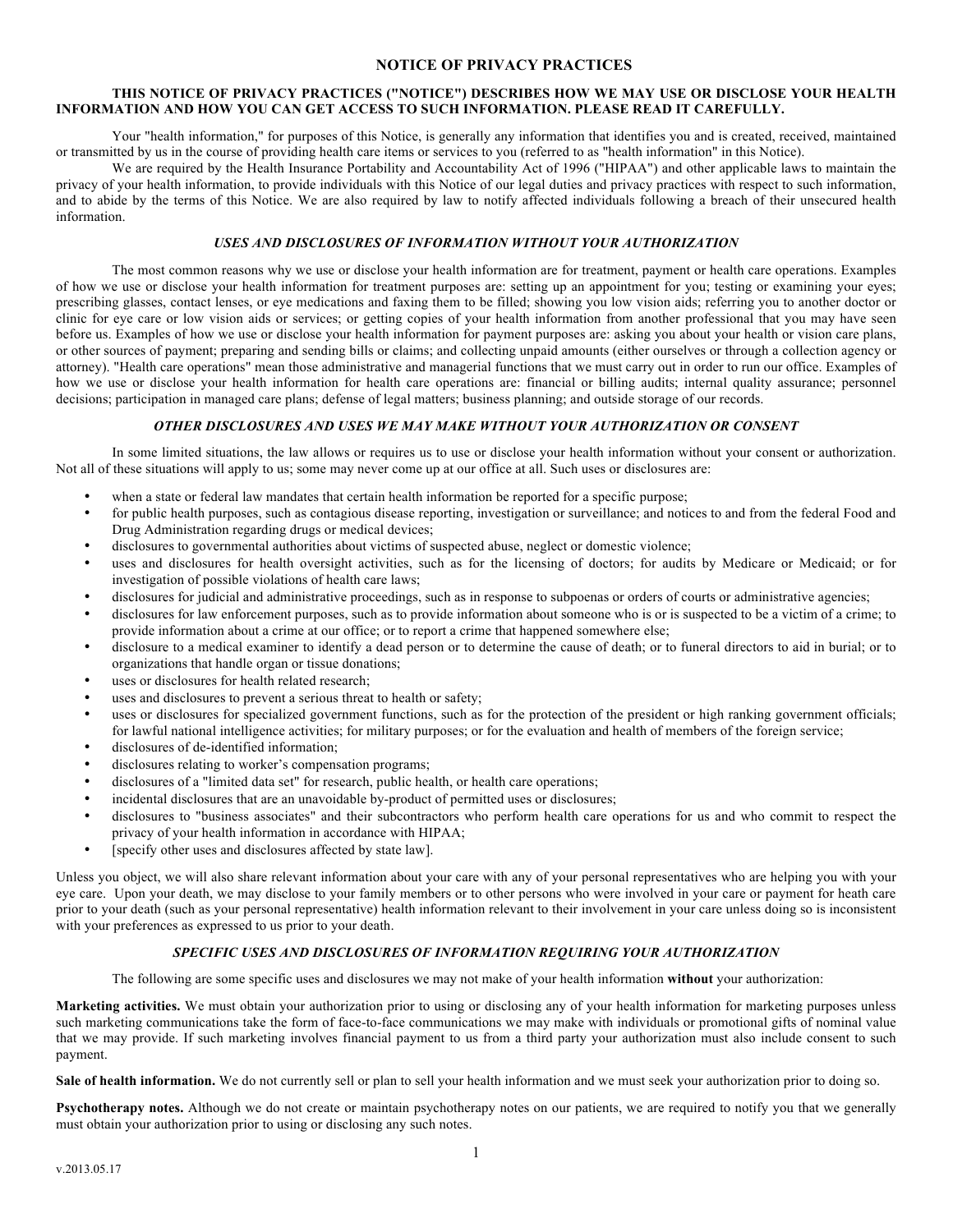# *YOUR RIGHTS TO PROVIDE AN AUTHORIZATION FOR OTHER USES AND DISCLOSURES*

- Other uses and disclosures of your health information that are not described in this Notice will be made only with your written authorization.
- You may give us written authorization permitting us to use your health information or to disclose it to anyone for any purpose.
- We will obtain your written authorization for uses and disclosures of your health information that are not identified in this Notice or are not otherwise permitted by applicable law.
- We must agree to your request to restrict disclosure of your health information to a health plan if the disclosure is for the purpose of carrying out payment or health care operations and is not otherwise required by law and such information pertains solely to a health care item or service for which you have paid in full (or for which another person other than the health plan has paid in full on your behalf).

Any authorization you provide to us regarding the use and disclosure of your health information may be revoked by you in writing at any time. After you revoke your authorization, we will no longer use or disclose your health information for the reasons described in the authorization. However, we are generally unable to retract any disclosures that we may have already made with your authorization. We may also be required to disclose health information as necessary for purposes of payment for services received by you prior to the date you revoked your authorization.

## *YOUR INDIVIDUAL RIGHTS*

You have many rights concerning the confidentiality of your health information. You have the right:

- **To request restrictions on the health information we may use and disclose for treatment, payment and health care operations.**We are not required to agree to these requests. To request restrictions, please send a written request to us at the address below.
- **To receive confidential communications of health information about you in any manner other than described in our authorization request form**. You must make such requests in writing to the address below. However, we reserve the right to determine if we will be able to continue your treatment under such restrictive authorizations.
- **To inspect or copy your health information.**You must make such requests in writing to the address below. If you request a copy of your health information we may charge you a fee for the cost of copying, mailing or other supplies. In certain circumstances we may deny your request to inspect or copy your health information, subject to applicable law.
- **To amend health information.** If you feel that health information we have about you is incorrect or incomplete, you may ask us to amend the information. To request an amendment, you must write to us at the address below. You must also give us a reason to support your request. We may deny your request to amend your health information if it is not in writing or does not provide a reason to support your request. We may also deny your request if the health information:
	- o was not created by us, unless the person that created the information is no longer available to make the amendment,
	- o is not part of the health information kept by or for us,
	- o is not part of the information you would be permitted to inspect or copy, or
	- o is accurate and complete.
- **To receive an accounting of disclosures of your health information.** You must make such requests in writing to the address below. Not all health information is subject to this request. Your request must state a time period for the information you would like to receive, no longer than 6 years prior to the date of your request and may not include dates before April 14, 2003. Your request must state how you would like to receive the report (paper, electronically).
- **To designate another party to receive your health information.**If your request for access of your health information directs us to transmit a copy of the health information directly to another person the request must be made by you in writing to the address below and must clearly identify the designated recipient and where to send the copy of the health information.

#### *Contact Person:*

Our contact person for all questions, requests or for further information related to the privacy of your health information is:

#### *Complaints:*

If you think that we have not properly respected the privacy of your health information, you are free to complain to us or to the U.S. Department of Health and Human Services, Office for Civil Rights. We will not retaliate against you if you make a complaint. If you want to complain to us, send a written complaint to the office contact person at the address, fax or E mail shown above. If you prefer, you can discuss your complaint in person or by phone.

#### *Changes to This Notice:*

We reserve the right to change our privacy practices and to apply the revised practices to health information about you that we already have. Any revision to our privacy practices will be described in a revised Notice that will be posted prominently in our facility. Copies of this Notice are also available upon request at our reception area.

Notice Revised and Effective: September 14, 2015

## **ACKNOWLEDGEMENT OF RECEIPT**

I acknowledge that I received a copy of *Seashore Eye Associates, OD PLLC* Notice of Privacy Practices.

Date: Patient name: Signature:  $\Box$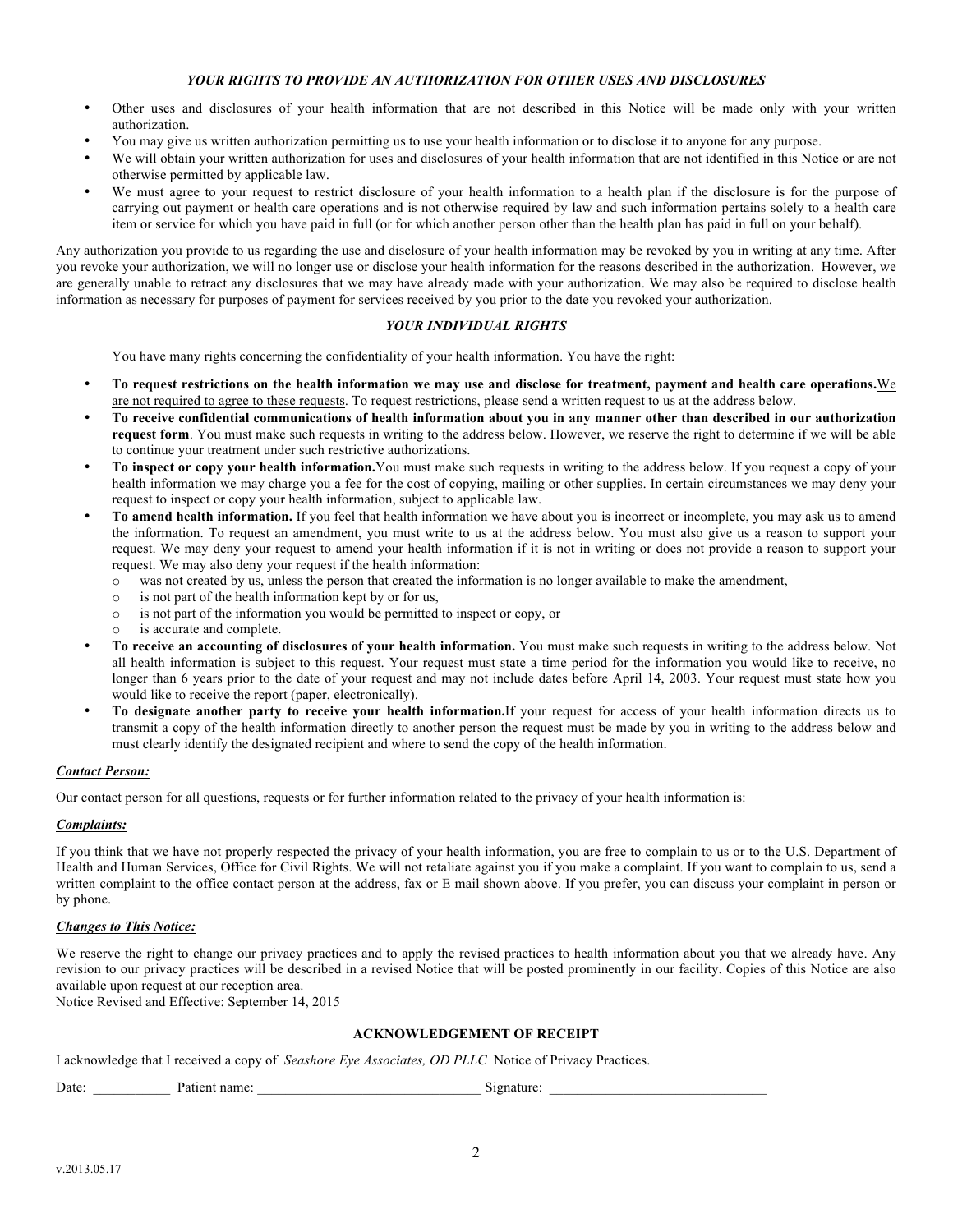

# **Notice of Privacy Practices**

I, \_\_\_\_\_\_\_\_\_\_\_\_\_\_\_\_\_\_\_\_\_\_\_\_\_\_\_\_\_\_\_\_\_\_, hereby acknowledge I have received and read a copy of Seashore Eye Associates' Notice of Privacy Practices.

The following is a list of Doctor's offices, insurance companies, individuals, etc that Seashore Eye Associates' may release my records to, if needed.

| <u> 1989 - Johann Stoff, amerikansk politiker (d. 1989)</u><br>Individuals:<br>Name: Name: Name: Name: Nelation: Nelation: Name: Nelation: Name: Nelation: Nelson Phone: Nelson Nelson Phone: Nelson Nelson Nelson Nelson Nelson Nelson Nelson Nelson Nelson Nelson Nelson Nelson Nelson Nelson Nelson Nelson |              |
|---------------------------------------------------------------------------------------------------------------------------------------------------------------------------------------------------------------------------------------------------------------------------------------------------------------|--------------|
|                                                                                                                                                                                                                                                                                                               |              |
|                                                                                                                                                                                                                                                                                                               |              |
|                                                                                                                                                                                                                                                                                                               |              |
| Name: Name: Relation: Relation: Phone: Phone:                                                                                                                                                                                                                                                                 |              |
| Name: Name: Relation: Relation: Phone: Phone:                                                                                                                                                                                                                                                                 |              |
| Name: Name: Relation: Relation: Phone: Phone:                                                                                                                                                                                                                                                                 |              |
| Permission to leave detailed voicemail? YES_____ NO_______                                                                                                                                                                                                                                                    |              |
| Permission to email detailed information YES____NO_______                                                                                                                                                                                                                                                     |              |
|                                                                                                                                                                                                                                                                                                               | Date: $\_\_$ |
|                                                                                                                                                                                                                                                                                                               |              |

DOB: \_\_\_\_\_\_\_\_\_\_\_\_\_\_\_\_\_\_\_\_\_\_\_\_\_\_\_\_\_\_\_\_\_\_\_\_\_\_\_\_\_\_\_\_